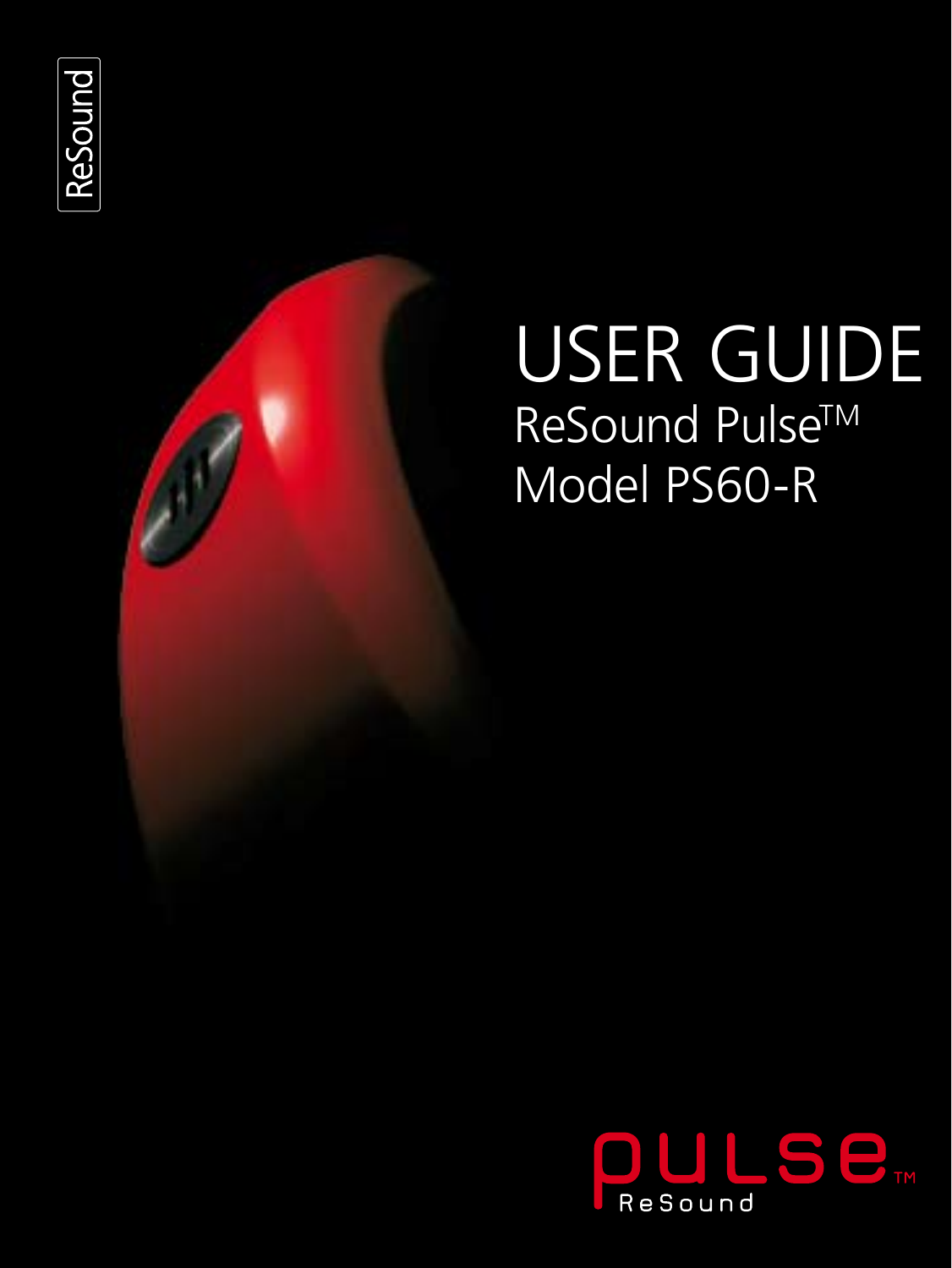Congratulations on the purchase of your new fully-digital GN ReSound hearing instrument!

GN ReSound's state-of-the-art technology and the customized set-up selected by your hearing care professional will bring outstanding sound quality to your family, social and professional life.

Your ReSound Pulse hearing instrument has been adjusted to your individual hearing loss. Please familiarize yourself with the information in this booklet. Proper understanding and use of your new GN ReSound hearing instrument will allow you to derive maximum hearing benefit.



ReSound Pulse™ is a registered trademark of GN ReSound.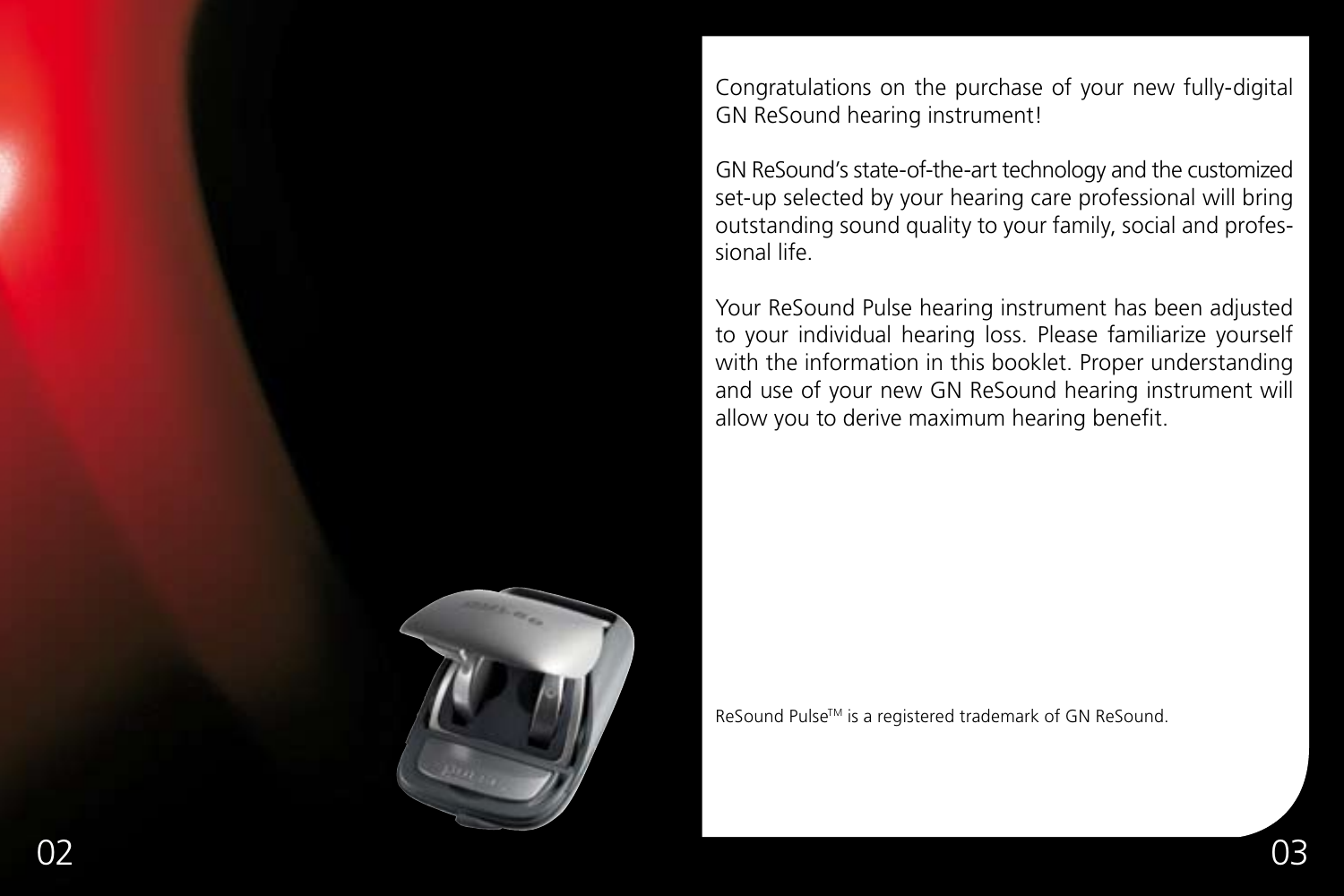# Contents

| page                                                                  |
|-----------------------------------------------------------------------|
|                                                                       |
| Your ReSound Pulse Hearing Instrument 6-7                             |
|                                                                       |
|                                                                       |
|                                                                       |
|                                                                       |
| Putting ReSound Pulse on the ear $\ldots \ldots \ldots \ldots$ . 9-10 |
|                                                                       |
|                                                                       |
|                                                                       |
| The Thin Tube with xReceiver and Dome 14-16                           |
|                                                                       |
| How to mount the Tulip-Dome 15                                        |

| Troubleshooting Guide  20-21 |
|------------------------------|
|                              |
|                              |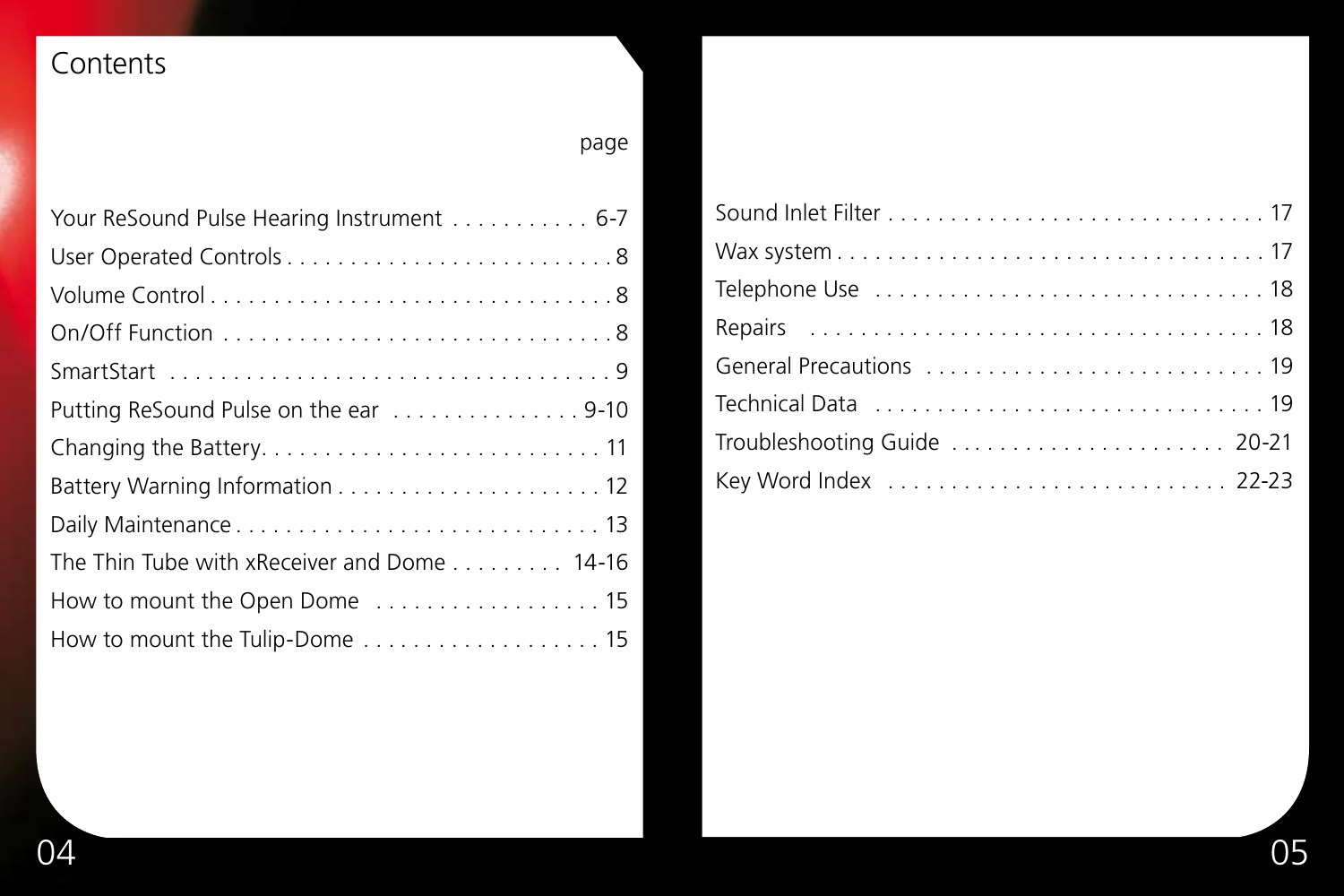

- 8. Battery size
- 9. Model
- 10. Manufacturer
- 11. Serial number



07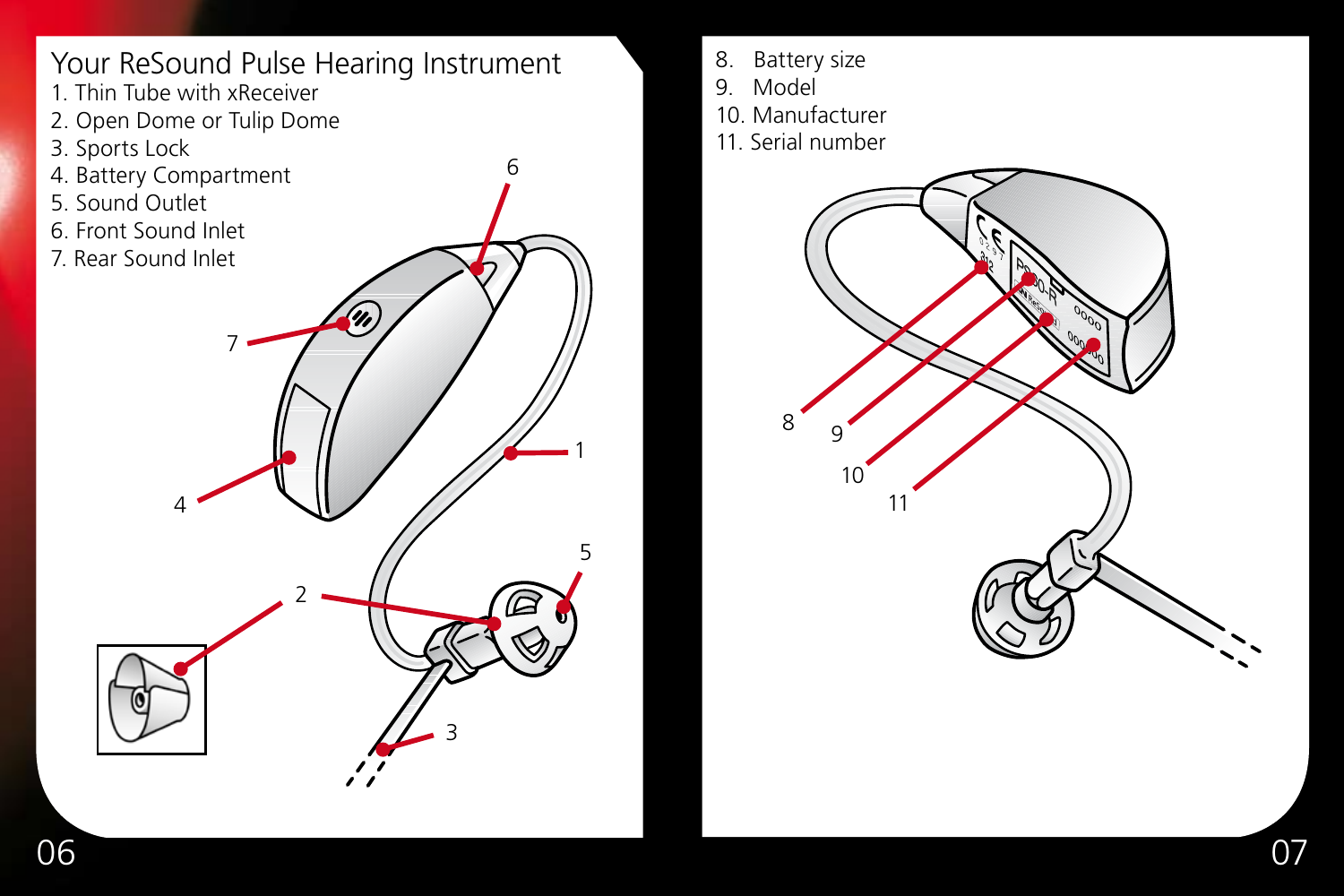# User Operated Controls

#### **Volume Control**

The volume control in your ReSound Pulse instrument is fully automatic, so there is no need to bother with adjustments. Your instrument has been programmed to vary its amplification according to your needs.

#### **On/Off Function**

Your ReSound Pulse is equipped with an on/off switch inte-

grated into the battery compartment. When the battery compartment is fully closed, the instrument is turned on.

To turn the instrument off, grasp the battery compartment door with your fingernail and gently pull. The power will switch off at

the point where you can feel a small click. Whenever you are not wearing the instrument, remember to turn it off to reduce battery consumption. If you run your ReSound Pulse with rechargeable batteries the charger opens the battery compartment door automatically when inserting.

#### SmartStart

Your hearing care professional may have activated the SmartStart function in your hearing instrument. The Smart-Start delays the switch-on time 10 seconds after closing the battery compartment. This is indicated by beeps at one second intervals after closing the battery compartment. It allows you to place the instrument behind the ear and insert the thin tube with xReceiver in the ear without annoying sounds like squealing.

### Putting ReSound Pulse on the ear

1. Hang the instrument over the top of the ear.

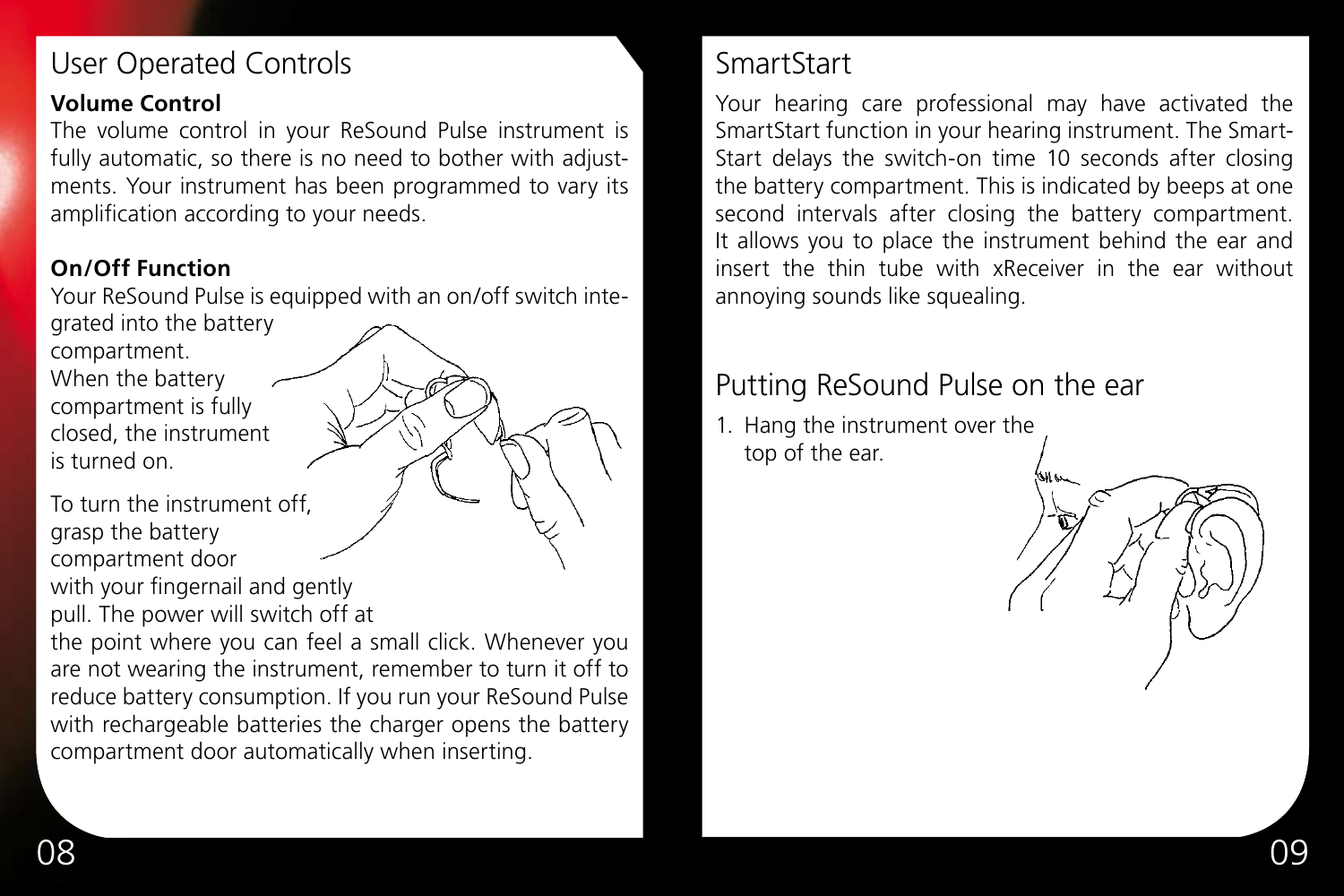2. Grasp the thin tube where it bends and push the xReceiver with dome into your ear canal. The dome should be placed far enough into the ear that the thin tube lies flush with your head. When the dome is placed appropriately,

you should not see the thin tube sticking out when you look directly into a mirror.

3. Position the Sports Lock into the indentation above the earlobe. If the device whistles, the most likely reason is that the dome is not placed correctly in the ear canal or build-up of earwax in the ear canal. It is also possible that the instrument settings are not optimal. If you have ruled out other reasons for the instrument squealing, it is recommended to contact your hearing care professional.

# Changing the Battery

When the battery voltage/power decreases to a certain level, the instrument will emit four soft beeping signals. This sequence will continue every five minutes until the instrument automatically switches off. The occurrence of the sequence can differ by using rechargeable batteries and also between different battery brands.

It is recommended that you keep a spare battery on hand. Open the battery compartment completely by using your fingernail. After removing the old battery, insert the new one.

Always use Zinc-Air or rechargeable batteries size 312.

Removing the battery when you are not wearing the instrument for a longer periode will help prevent corrosion of the battery contacts.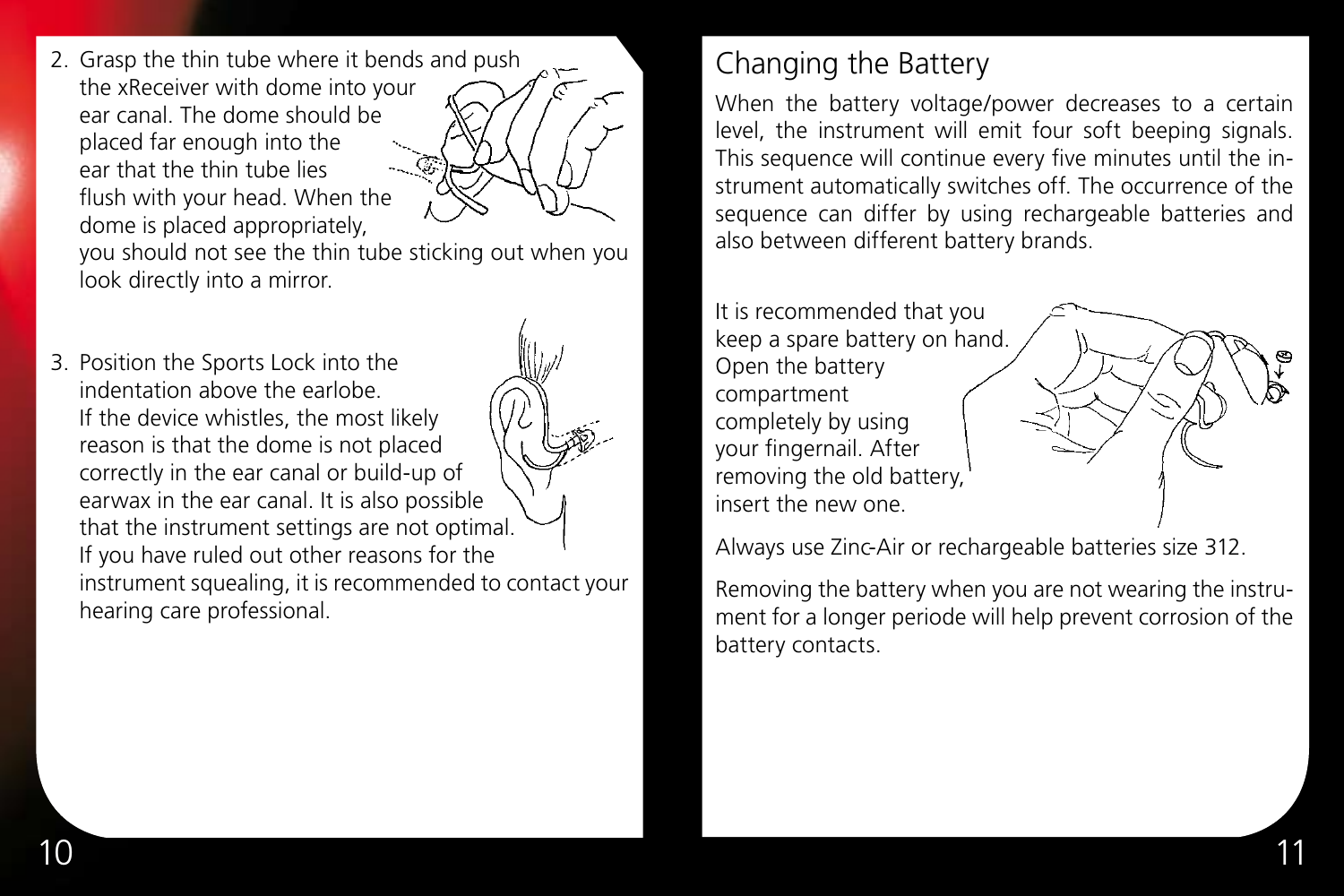#### Battery Warning Information

The battery should be inserted in the battery compartment with the flat side facing up. For Zinc-Air batteries, this is the side with the sticker on. The battery should fit in like a puzzle piece. Be sure to remove the sticker when using Zinc-Air batteries before closing the battery compartment door. The battery compartment door should close very easily. Never use force to close the door as this may damage your hearing instrument. Batteries contain dangerous substances and should be disposed of carefully in the interest of your safety and for the environment.

- Please only use the specially for ReSound Pulse designed charger to charge ReSound Pulse, it automatically checks the battery in the hearing instrument. If the battery is not rechargeable (Zinc-Air), a blinking light will alert you and charging will stop immediately.
- Do NOT attempt to recharge batteries (Zinc-Air) which are not specifically designated rechargeable in any other charger as they may leak or explode.
- Do NOT attempt to dispose of batteries by burning them.
- Keep batteries away from small children and pets.
- Do NOT place batteries in your mouth. If swallowed, see a physician immediately.

### Daily Maintenance

Keep your hearing instrument clean and dry. Wipe the case with a soft cloth or tissue after use to remove grease or moisture. You should avoid exposing your instrument directly to moisture such as rain or water from the shower. If your instrument does get wet or if it has been exposed to high humidity or perspiration, it should be left to dry out overnight with the battery out and the battery compartment open.

To avoid the need for unwarranted repairs:

- Never immerse the instrument in water or other liquids since this may cause permanent damage to the circuitry.
- Protect your hearing instrument from rough handling, and avoid dropping it on hard surfaces or floors.
- Do not leave the instrument in or near direct heat or sunlight since excessive heat can damage the instrument or deform the casing or the sound tube.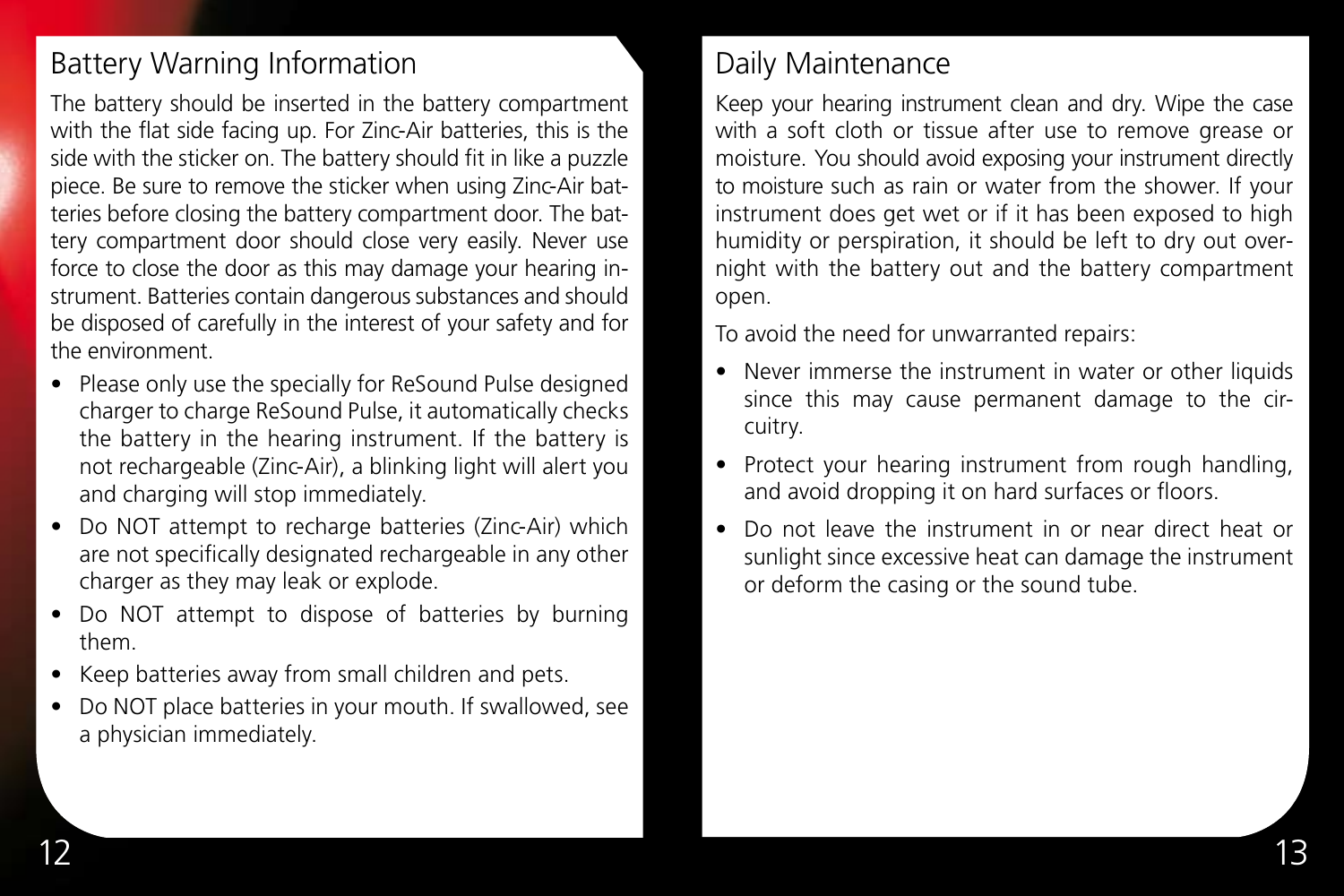#### The Thin Tube with xReceiver and Dome

The thin tube feeds signals from the hearing instrument into the xReceiver unit placed in the ear. It is important that the thin tube and the dome fit correctly into your ear. If the thin tube or dome irritate your ear in any way and prevent you from wearing your hearing instrument, please contact your hearing care professional. The thin tube and the dome should be cleaned regularly.

Use a damp cloth to clean the thin tube with xReceiver and dome on the outside. The dome should be changed every third month or sooner if it becomes stiff or brittle. We recommend that you have your hearing care professional change the sports lock and dome for you. If your hearing care professional instructs you to change the sports lock and domes yourself, make sure that they are securely fastened to the receiver cord before inserting them in your ear. A failure to change the domes in accordance with the instructions could result in injury.

#### **How to mount the Open Dome**

The Sports Lock and the Open Dome are mounted on the thin tube with xReceiver by pushing it over the grooves.



#### **How to mount the Tulip-Dome**

The Sports Lock and Tulip-Dome are mounted on the thin tube with xReceiver by pushing it over the grooves.

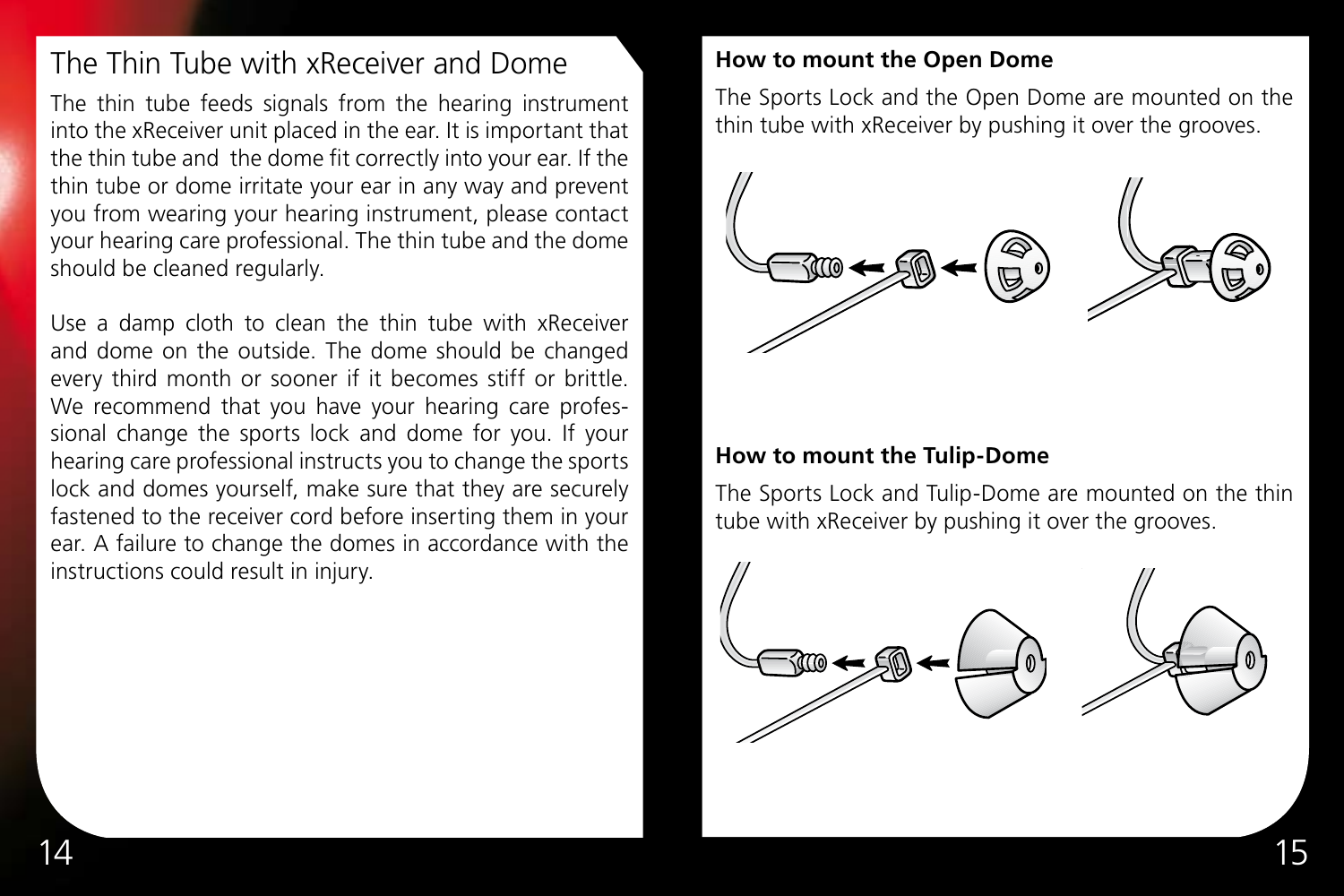The Tulip-Dome consists of two "leaves" and it is important that the largest "leaf" is the outermost "leaf" (1).

This can easily be done by pushing the "leaves" away from the thin tube with xReceiver with your forefinger and middle finger (2). This will make the large "leaf" bend forward. Then you push it back and it will be placed on top of the smaller "leaf" (3). Now the Tulip-Dome is ready for insertion (4).



### Sound Inlet Filter

Your ReSound Pulse hearing instrument is equipped with two sound inlet filters. These filters are located at the front and the top of the instrument and prevent moisture and debris from getting into the hearing instrument. If the hearing instrument seems to have lost power and changing the battery does not help, the filters may be blocked, and need to be changed.

Please consult your hearing care professional for changing the filters.

#### Wax system

The Thin Tube with xReceiver is protected by a Cerustop wax guard. Only this system shall be used. Contact your hearing care professional for more info.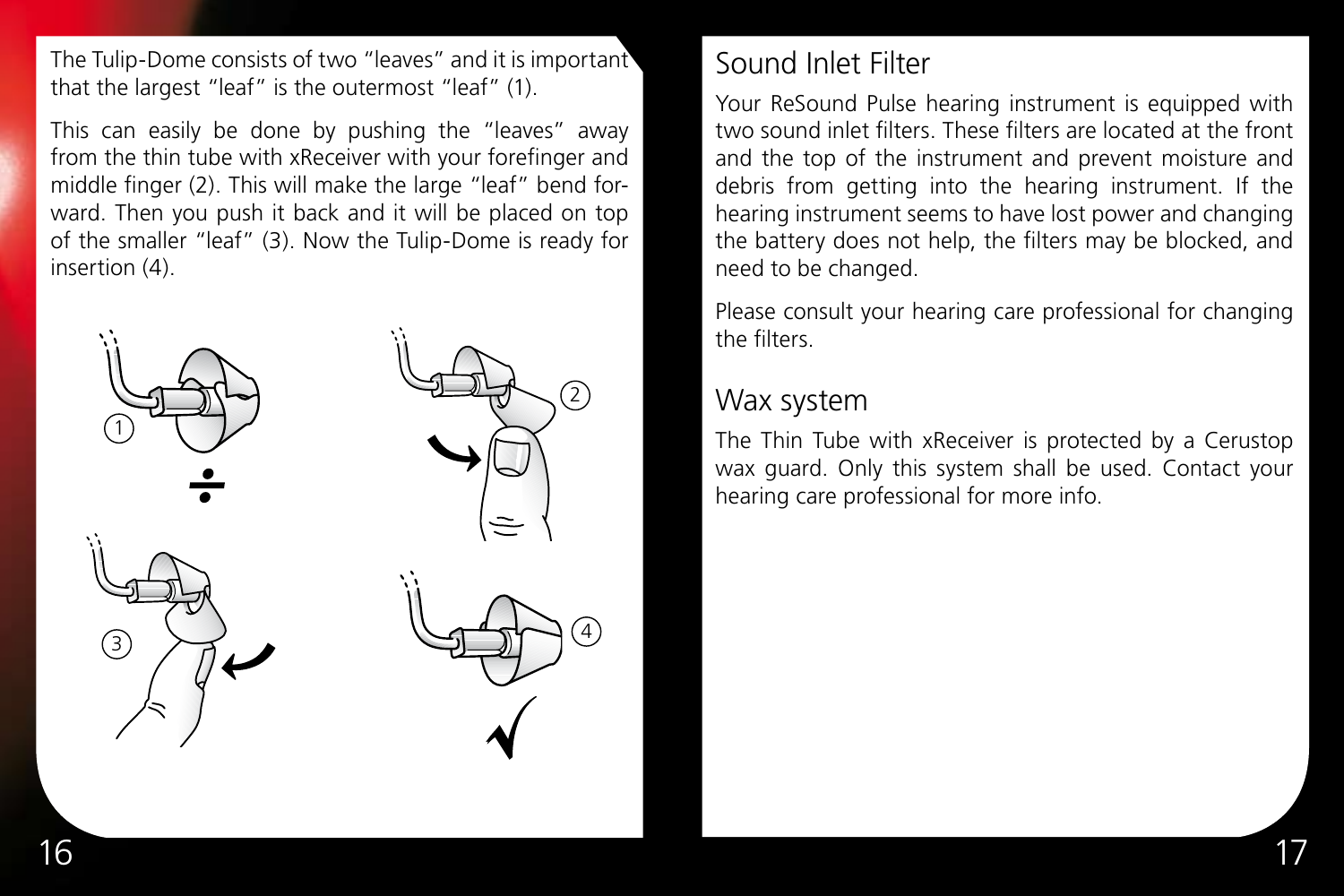### Telephone Use

Your hearing instrument allows you to use the telephone as you ordinarily do. Hold the phone up to your ear as you normally would.



If you experience discomfort from the dome pressing in your ear canal, you may need a different size thin tube with xReceiver. In this case contact your hearing care professional.

#### Repairs

If your ReSound Pulse malfunctions, it must be repaired by a qualified technician. Do not attempt to open the case of the hearing instrument since this would invalidate the warranty. If your ReSound Pulse requires service, please contact your hearing care professional for assistance.

### General Precautions

- Consult a physician if you find a foreign object in your ear canal, if you experience skin irritation or if excessive ear wax accumulates with the use of the hearing instrument.
- Different types of radiation, e.g. from NMR or CT scanners, may damage the hearing instrument. Therefore, do not wear the hearing instrument during these or other corresponding scanning procedures. Other types of radiation (burglary alarms, room surveillance systems, radio equipment, mobile telephones, etc) will not damage the hearing instrument. They could, however, momentarily affect the sound quality or create strange sounds from the hearing instruments.
- Warning: Do not wear the hearing instrument in mines or other explosive areas, unless those areas are certified for hearing instrument use.
- Keep the instrument away from children under the age of 3 as it contains small parts which may present a choking hazard.

#### Technical Data

Maximum output (2cc coupler / IEC 60118-7) 108 dB SPL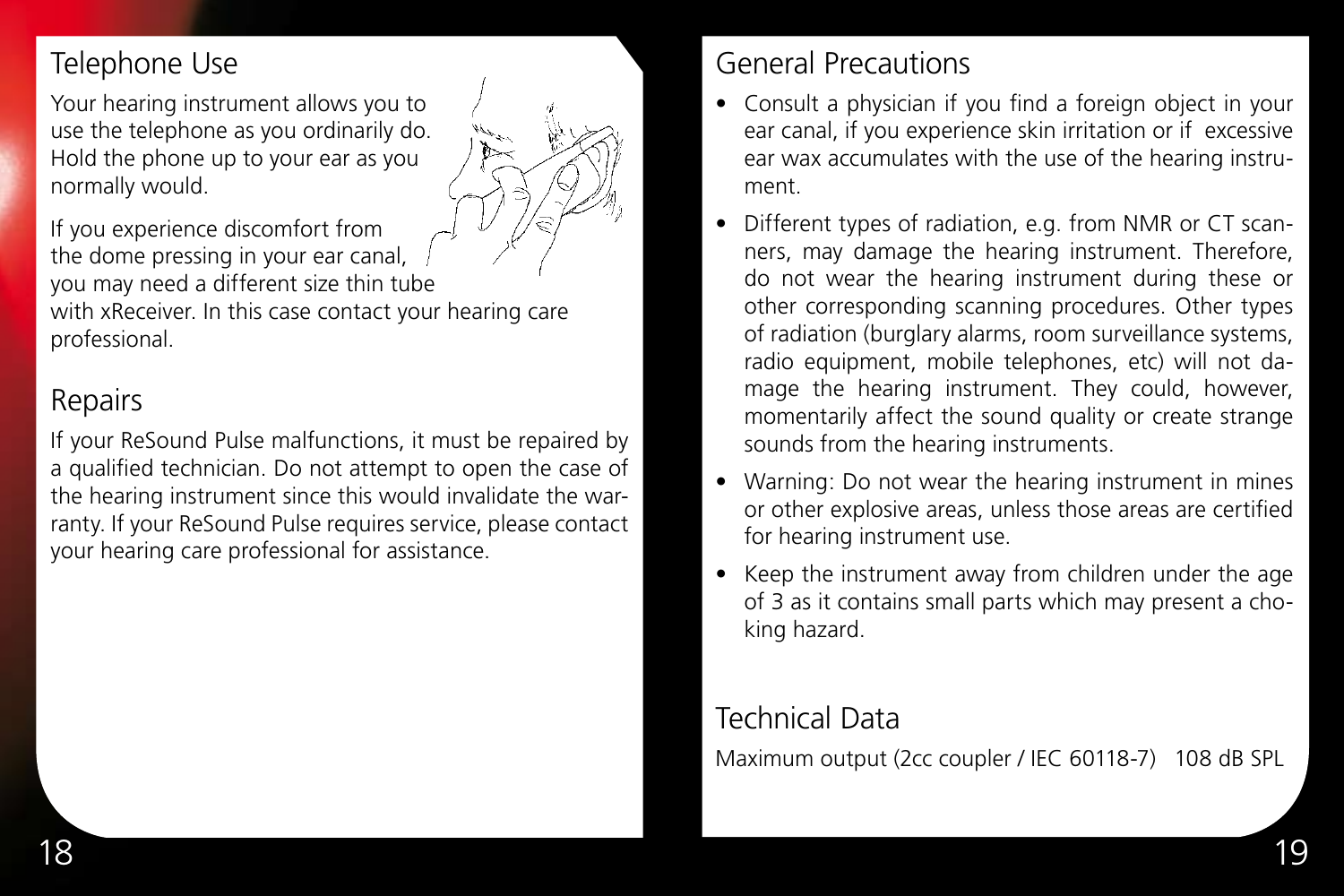# Troubleshooting Guide

| <b>SYMPTOM</b>          | CAUSE                                                                                                                                                                                    | <b>POSSIBLE REMEDY</b>                                                                                                                                                                             |
|-------------------------|------------------------------------------------------------------------------------------------------------------------------------------------------------------------------------------|----------------------------------------------------------------------------------------------------------------------------------------------------------------------------------------------------|
| Dead                    | Not turned on<br>Dead battery<br>Dead rechargeable battery<br>Battery improperly inserted<br>Blocked sound tube<br>Blocked sound inlet filter                                            | $\bullet$ Turn on<br>Replace battery<br>Recharge battery<br>Insert battery properly<br>Clean sound tube blockage<br>• Consult your hearing care professional                                       |
| Not loud<br>enough      | Dome not inserted properly<br>Blocked sound tube<br>Change in hearing<br>Excessive ear wax<br>Blocked sound inlet filter<br>Hearing instrument settings not optimum                      | • Reinsert carefully<br>Clean sound tube<br>Consult your hearing care professional<br>Consult your physician<br>Consult your hearing care professional<br>• Consult your hearing care professional |
| Whistles                | Loose sound tube<br>Sound tube and dome not inserted<br>properly in the ear<br>Tulip-Dome not mounted correctly on<br>$\bullet$<br>sound tube<br>Hearing instrument settings not optimum | • Remove and replace<br>Reinsert carefully<br>Remove and replace according to description<br>٠<br>"How to mount the Tulip-Dome".<br>• Consult your hearing care professional                       |
| Not clear,<br>distorted | Weak battery<br>Poorly fitting sound tube<br>Hearing instrument damaged<br>Hearing instrument settings not optimum                                                                       | Replace or recharge battery<br>Consult your hearing care professional<br>Consult your hearing care professional<br>Consult your hearing care professional                                          |
|                         |                                                                                                                                                                                          |                                                                                                                                                                                                    |

 If there are any other problems not mentioned in this guide, please contact your hearing care professional.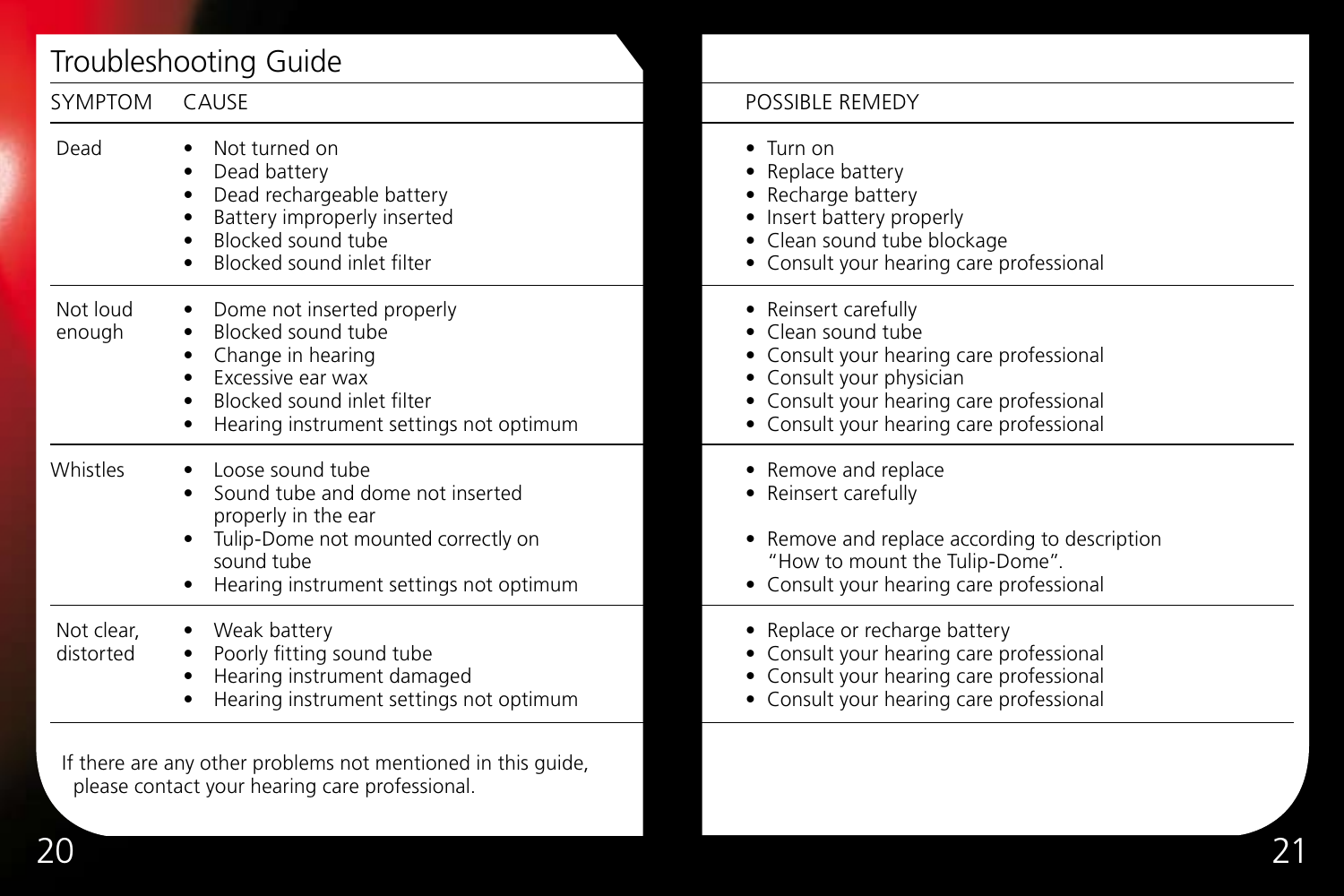# Key Word Index

| Cerumen/debris/earwax 14,17                 |
|---------------------------------------------|
|                                             |
|                                             |
| Maintenance of the ReSound Pulse 13-16      |
|                                             |
|                                             |
|                                             |
|                                             |
|                                             |
| The Thin Tube with xReceiver and Dome 14-16 |
|                                             |
|                                             |



Please ask your local hearing care professional<br>concerning disposal of your hearing instrument